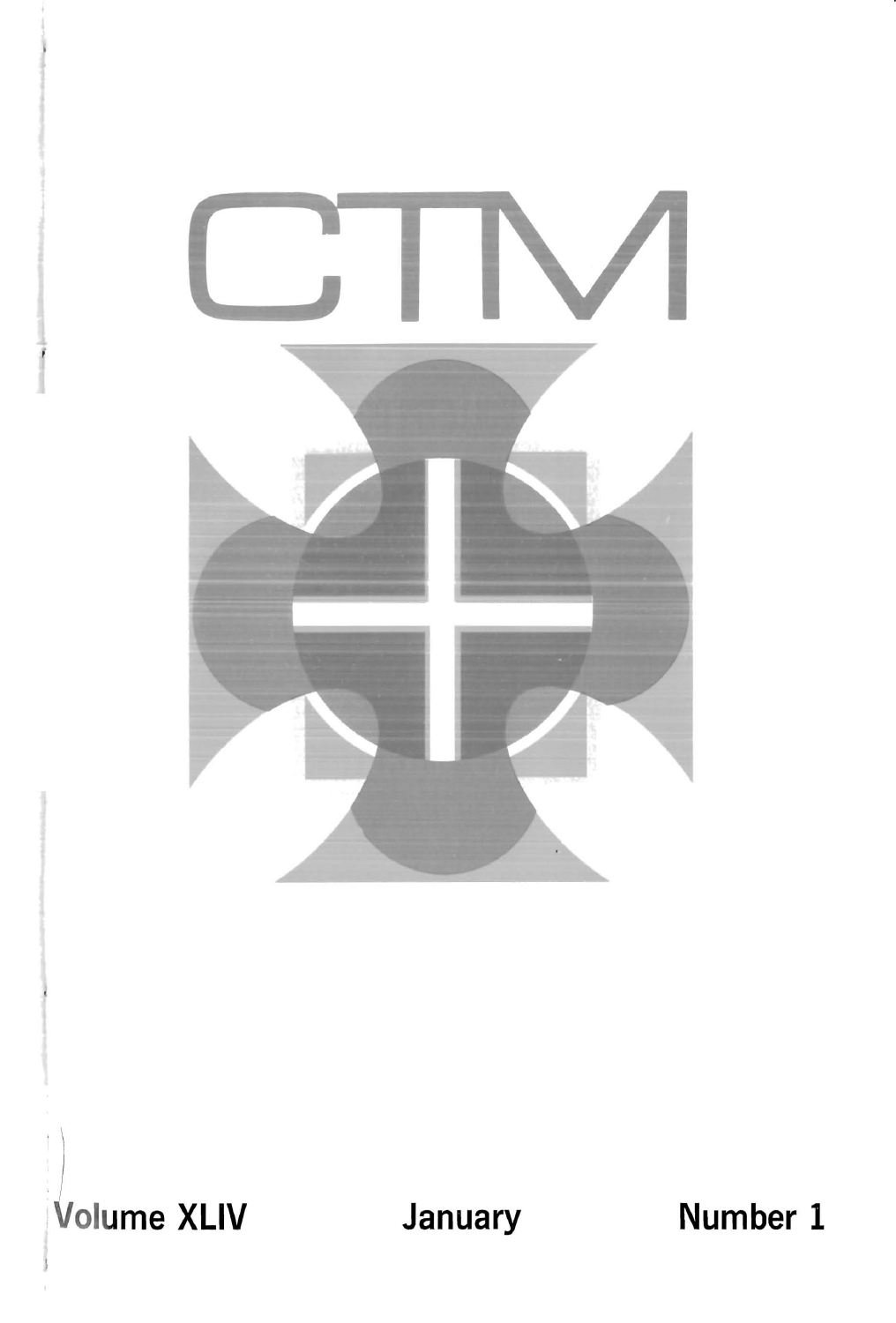## BRIEF STUDIES

The two brief studies that follow grow out of closely critical reviews of two recent works. The first deals with a new commentary of the Gospel according to St. Luke; the second treats a recent volume on the use of cinema in the ministry of the church. They are enlightening and perceptive studies, speaking to the pastor both as the scholar and the practitioner he is.

DAS LUKASEV ANGELIUM: ERSTER TElL. KOMMENTAR ZU KAP. 1,  $1-9$ , 50. By Heinz Schürmann. (Herders Theologischer Kommentar zum Neuen Testament, Band III). Herder: Freiburg, Basel, Wien, 1969. No price.

Biblical criticism in the last decades has come of age in recognizing what literary critics in the days of ancient Greece and Rome knew well- that it is wise to begin with the assumption that compilers of tradition, oral or written, are not parrots. Plutarch's *De malignitate Herodoti*, although as perverse in its Boeotian bias as the deliberate falsification it distortedly  $a$ scribes to the historian, is a bold example of awareness of "Redaktionsarbeit," and this German term is a reminder that neologisms may in fact themselves cover up cultural lags and therefore contribute to obfuscation of some aspects of history. The question of such obfuscation, however, belongs properly to the history of hermen· eutics, both Biblical and non·Biblicai. Of importance is the fact that Biblical writers are with increasing recognition included in the ranks of intelligent and productive people.

In various ways Schürmann's commentary brings Luke's grasp of a mass of heterogeneous tradition into prominence. Summaries of argument preface units of text as apportioned in the elaborate out· line. Following summary of the smallest subsection is a translation of the text in that section, which is then subject to verseby·verse analysis. Reduced type is used to discuss source·critical problems. Footnotes (may the publishers be cited for their sym· pathetic appreciation of scholars' requirement for quick access to the data and an anathema on all who print them with the index) are numerous on the bottom of each page and document with no parochial scope the history of discussion. Counterpositions are not, as occasionally happens in the craft, dismissed with a magisterial *unerhaltbar,* nor, without serious attempt at refutation, merely noted by title as existing,

A highly technical work written as well as this is bound to have far·reaching influence. If at the same time the technician deals with a document that forms part of the base of a community's existence in the past and of its self-understanding in the present and the future, his responsibility is vastly increased. For it is not enough to be objective, but the product of such objectivity needs to be set in the context of a larger hermeneutical circle, lest a threat to traditional interpretation lead to actual distortion in understanding of an ancient writer's thought Schiirmann takes seriously, and without apology, the larger theological perspective. The reader will note this fact especially in connection with repeated stress on apostolic tradition and authority, and Schürmann's exposition of Luke's preface to the reader  $(1:1-4)$  clearly charts the main directions taken in the commentary.

Schürmann is convinced that in 1:1-4 Luke lauds his predecessors for their fidelity to the Christian message, In my judg· ment the question of accuracy in the sources is for Luke secondary to the ques· tion of correctness of impression created by the documents credited to his predecessors. Data taken out of context or recited apart from the tension that gave them birth may, even while claiming unimpeach. able authority, contribute to misunderstanding, What is needed is a well-organized presentation that brings the many data into fresh truthful perspective. Of crucial contributory value to interpretation of Luke 1:1-4 is the parallel terminology in Acts 21:21, 24, 34; but Schürmann makes unwonted short shrift of the evi· dence in Acts, separating the discussion of κατέχειν from that of άσφάλεια. However, 'divide and conquer' is linguistic heresy. What must be observed in Acts 21 is the juxtaposition of, on the one hand, the nega· tive opinions picked up through hearsay ( $x\alpha\tau\epsilon\chi$ Euv vss. 21 and 24, with correspond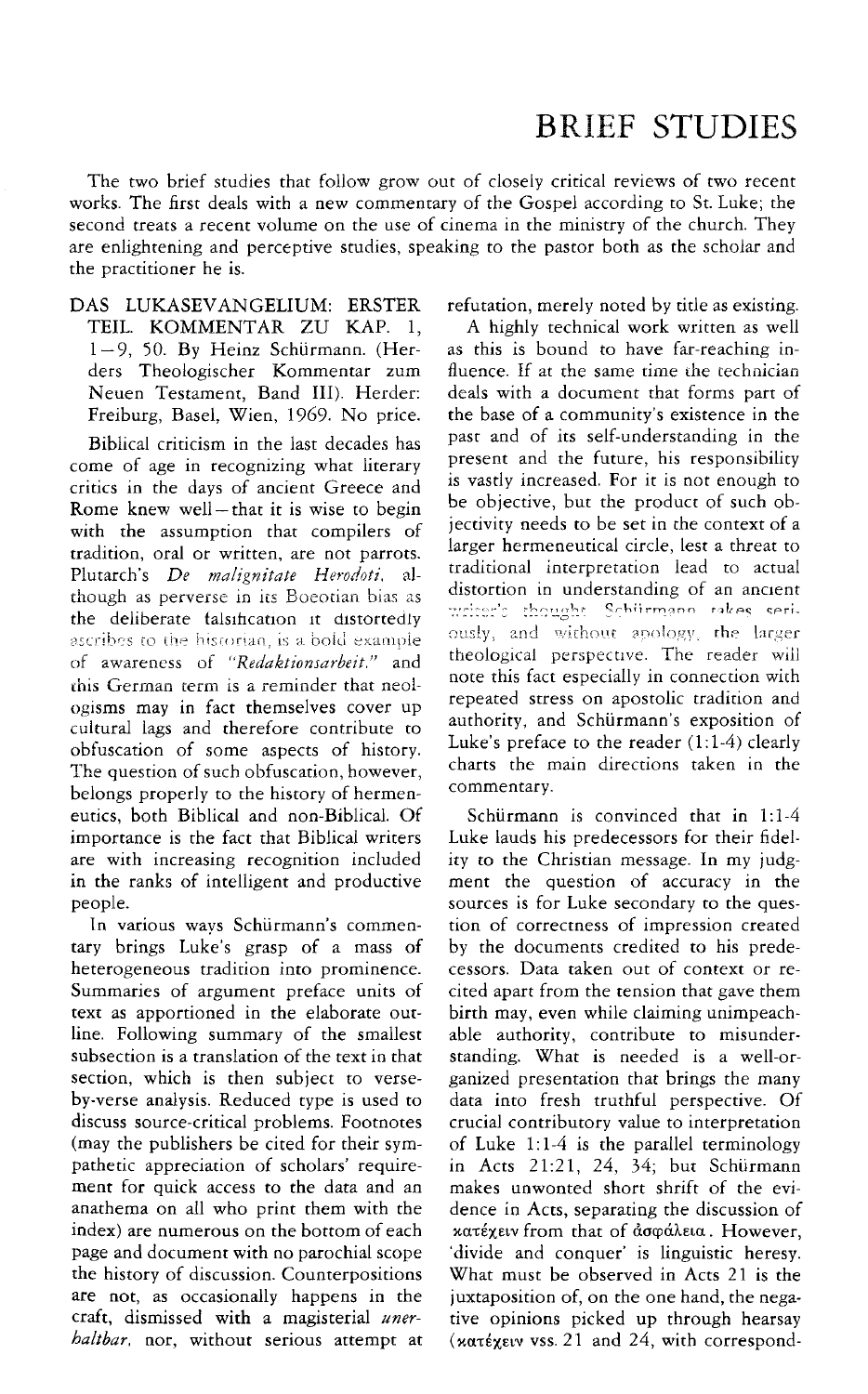ing agitated expression in vss. 28 and 34a) and, on the other hand, the perplexity of the Roman official (in the welter of voices and charges he could not discern  $\tau$ ò  $d\sigma\omega\alpha\lambda \epsilon\varsigma$ , that is, the facts, vs. 34). It is this juxtaposition that alerts the reader to the precise meaning of the two terms xatéxew and  $\dot{\alpha}$ σωάλεια in Acts 21, with the result that we now have a philological datum paralleling the phraseology in 1:4. Combined with the fact that Luke stresses the "many" reciters and uses the plural λόγοι (vs. 4) in contrast to the singular  $\lambda \dot{\sigma} \gamma \sigma \varsigma$ (vs. 2), the conclusion is irresistible, that Luke considers his account a more helpful guide for the time in which he is writing.

In *Die Mine der Zeit* (3rd ed., TUbingen, 1960; transl. G. Buswell, *The Theology 0/ St Luke;* New York, 1960) Hans Conzelmann practically ignored the value of Luke  $1 - 2$  as source for the understanding of the line of argument in the succeeding chapters. Schürmann endeavors to remedy an almost universal deficiency in the exposition of Luke as he exposes many of the thematic nerve centers in these opening chapters. However, given his view of the proemium, it is understandable that he should fail to appreciate the problem that comes to expression in Luke's endeavor ro be faithful to earlier traditions, while at the same time the evangelist aims to address himself responsibly to theological demands in his contemporary church. It is precisely appeals to various strands in the tradition that bred tensions in luke's day. Luke therefore considers it his assignment to record the various traditions and positions, especially on messianic and apocalyptic questions, and then through skillful literary point and counterpoint in synthesis to bring out the truth. Thus the crass messianism that might be interpreted out of the tradition of Jesus' Davidic origins is in 1:32-35 refocused in terms of the divine sonship, with emphasis on the Holy Spirit, a dominant feature in Luke's twin-work. The Benedictus, in even more sophisticated literary fashion, encloses the nationalistic hope within a mantle of thematic accents and correctives, especially of an ethical dimension, that anticipate development in depth throughout the subsequent chapters.

Primary is the question of the relationship between John the Baptist and Jesus and that of their significance for the church, and on this score also I think that Schürmann's decision may entertain some modification. Luke's view is that John through a call for renewal readies the people for the Lord their God in order that God may communicate His salvation expressed in Jesus the Messiah. The credentials of Jesus are not validated in terms of John as an apocalyptic precursor (see Conzelmann, Eng. ed., pp.22-27; German ed., pp. 16- 2 1). Therefore no stress is laid on John preceding Jesus. Instead John goes before the "Lord"  $(1:15)$ , who is defined as "the Lord their God."  $\alpha\dot{\nu}\tau$  in the succeeding verse clearly refers back to χύριον τον θεόν αύτων. The fact that κύριος is the community's term also for Jesus dare not therefore obscure (as does Schürmann's analysis, p. 36) the clarity of Luke's diction. Luke indeed directs the precursor-motif in the direction of Jesus insofar as God brings His salvation to expression in Jesus, but this is not the equivalent of the proposition: John is the apocalyptic precursor of Jesus. For John is primarily the precursor of Israel, whose way is to be the way of the Lord their God. Luke 7:27 shows Jesus addressing Israel through the quotation that had been dropped from a citation borrowed at Luke 3:4 from Mark 1:2-3. John is the messenger, and he was to prepare  $(x\alpha\tau\alpha\sigma x\epsilon\nu\alpha\zeta\omega,$  anticipated by 1:17) the way of Israel, so that her way might be Yahweh's way. (In the Acts the Christians are identified as "those belonging to the way," 9:2; cf. 16:17; 18:25, 26; 19:9, 23; 22:4; 24:14, 22; the language of 13:10, describing a perverter of the way, echoes Luke 3:4). Thus Luke, through accent on the moral renovation of Israel, shifts his reader's gaze from the traditional apocalyptic distortion. The fact that 7:28-34 is critical of Israel's religious leadership supports the preceding interpretation. Israel did not permit its paths to be prepared, thereby it made impossible God's access (expressed as his  $\beta$ ov $\lambda \eta$ , v. 30).

How important appreciation of Luke's peculiar sensitivity to the problem of apocalyptic is can be seen further at the hand of evaluations made of Luke's (3:6) omission of the words xal outhortal n  $\delta$  6  $\alpha$ xuplou (Is. 40:5a). Schürmann observes Luke's christologized apocalyptic, evident in the evangelist's equation of salvation with the arrival of Jesus. But this equation does not sufficiently account for the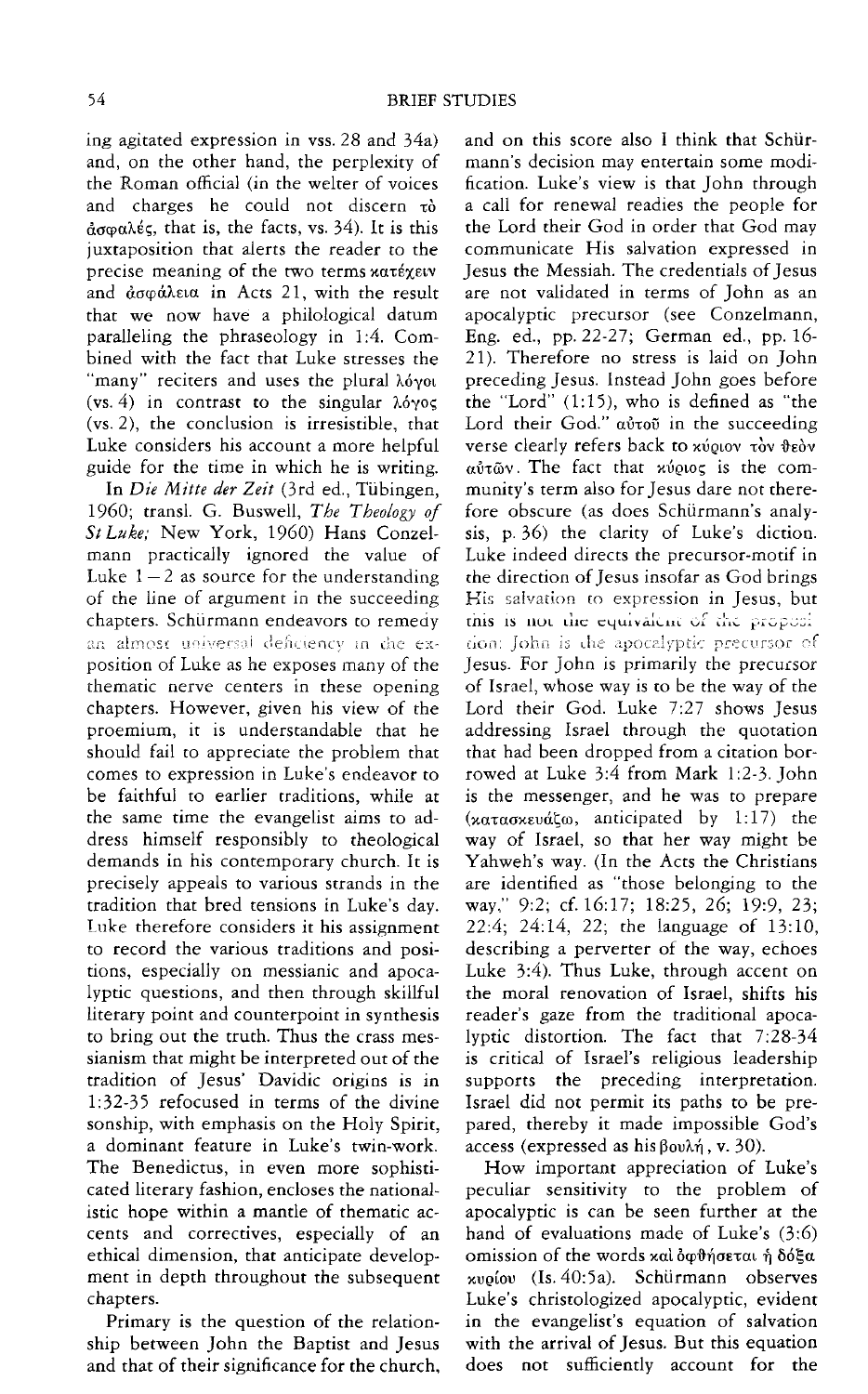omission of the reference to  $\delta \delta \xi \alpha$ . The fact is that the  $\delta\delta\xi\alpha$  had already been seen - but by the shepherds (2:9). The apocalyptic windup comes in the person of Jesus-and in a manger! Thus the credentials of Jesus are not dependent on apocalyptic speculation. It is idle to look for the apocalyptic  $\delta\acute{\sigma}\epsilon\alpha$ . It will not be seen by all. But God's salvation is available to all in Jesus the Christ. Achievement of that objective will also spell Israel's δόξα (2:32). A similar literary device, but in reverse order, is apparent in the phrasing of Luke 4:4, where words from Deut. 8:3 (άλλ' έπι παντί φήματι τω έκπορευομένω διά στόματος θεοῦ) are omitted, being substantially found in 4:22. Schürmann (p. 234) takes a different view of the omission in 4:4. hypothesizing a reluctance to apply such an anthropomorphism to God; but note the anthropomorphism in 11:20. It might also be observed in connection with 4.22 that Luke suggests a connection between the wise man whose words are gracious (cf. Sirach 21:16) and one who does God's will. The inhabitants of Nazareth-thematically emblematic of Israel in her response to Jesus-are neither wise nor obedient. Awareness of Luke's wisdomthemes similarly sheds light on the point of Luke 5:9. That the goodness of God ought to lead men to repentance (cf. Acts  $17:25-28$ ; Rom. 2:4) is the theme of the Wisdom of Solomon (see especially ch.  $12$ ).

Schürmann's constant reference to the Old Testament offers much for further appreciation of Luke's writing. But not everything has been done for the student. For example, there is no reference to Deut. 28:22 in connection with the recital of the healing of the fever (Luke  $4:38$  f.). Fever was one of the curses pronounced on Israel for breaking the covenant. Jesus ushers in the age of the new covenant. Thus this particular miracle is programmatic. For further details on the subject of Luke's apocalyptic views, see the introductory pages in Jesus and the New Age According to St. Luke: A Commentary on the Third Gospel (Clayton Publishing House, 61 Ridgemoor Drive, St. Louis, Missouri).

Despite the vast amount of data included in his works, Schürmann recognizes the ongoing need for the uncovering of relevant facts and for fresh assessment. The following observations are therefore meant to be supportive of such invitation. In connection with 2:34 (see Schürmann, pp. 127-28) it is probable that Micah 7:7 LXX enters into the formation of the tradition underlying the Lukan passage (note the stress on light in  $2:32$  and cf. Micah  $7:9$ ).  $\pi\tau\omega\sigma\upsilon\varsigma$  therefore applies to those who reject the Messiah, and άνάστασις applies to the "poor." Consideration of Lukan thematic structure suggests that a solution, different from Schürmann's, is to be found for the reference to fasting in 5:35. Whatever may have been the previous history of the tradition, Luke appears to follow Mark in viewing the logion as a dramatic forecast of Jesus' fate. which in turn is ironically interpreted as the igniting force for national tragedy (cf. Luke 23:31). This interpretation is put beyond question by Luke's redactional work. The apparently awkward addition, in 5:35, of xal, which accentuates the initial phrase with all the effect of a judgment trumpet blast, in fact completes a formulaic phrase that with slight variations recurs in prophetic eschatological oracles (negatively, see in the Septuagint, Is. 39.6, Jer. 7:32; 28:52; 30:2; 31:12; Amos 4:2; 8:11; positively, Jer. 16:14; 23:5; 37:3; 38:31, 38; Amos 9:13). In all these Septuagintal passages the present tense occurs, but Luke preserves Mark's future tense and then echoes the entire phrase with thematic intensity in 17:22; 21:6; 23:29 (on 19:43-44 compare the diction in Jer. 27:27, 31; Hos. 9:7). The fact that 17:22 and 23:29 are peculiar to Luke and that in 21:6 the words έλεύσονται ήμέραι έν αίς are interpolated into material shared by all three synoptists confirms conscious literary intention. There can be no doubt then that the dominance of nuptial and fasting themes in 17:22-28 is Lukan exposition of the logion in 5:35. Finally, Luke's alteration of the Markan singular (έν έκείνη τη ήμέρα) to the plural (έν έκείναις τάις ήμέραις) is not merely a stylistic improvement but a rhetorical endorsement of the solemn emphasis made in the opening words of the verse, including especially the plural ήμέραι.

Finally let it be observed that Schürmann's breadth of erudition, fairness and sobriety in judgment, and critical appreciation of ecclesiastical tradition find in the firm of Herder appropriate channels for communication of St. Luke's message.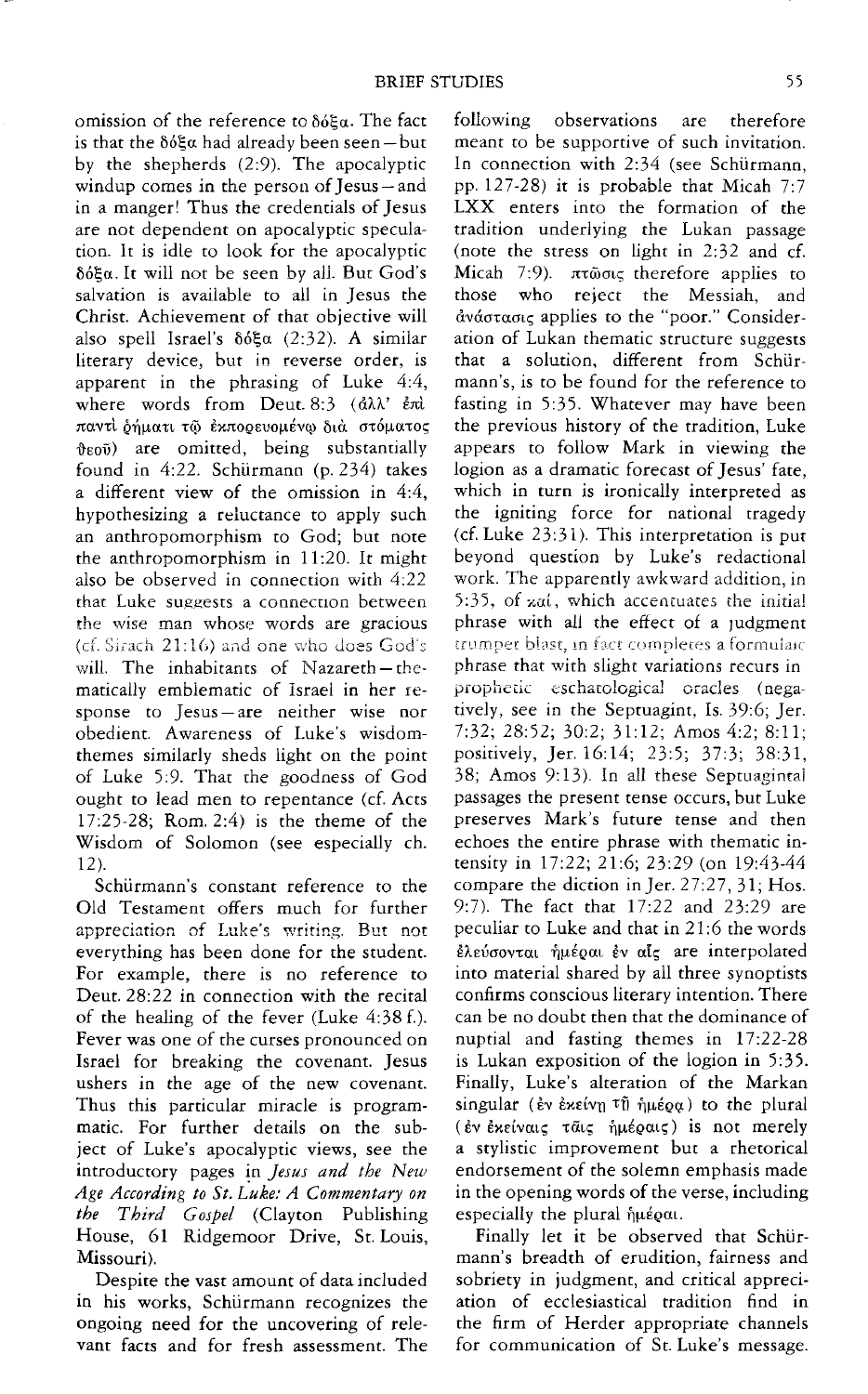The publishers will not regret their partnership in excellence, for scholars throughout the world will appreciate the fact that their own needs and special interests have not been sacrificed to Moloch's altar WONTSELL.

This first portion of Schürmann's commentary is limited to exposition of the text from  $1:1$  through  $9:50$ ; the final installment of the commentary is to carry also the customary isagogical discussion.

## Frederick W. Danker

MARQUEE MINISTRY: THE MOVIE THEATER AS CHURCH AND COM-MUNITY FORUM. By Robert G. Konzelman. New York: Harper & Row, 1972. 123 pages. Cloth. \$4.95.

Konzelman, Director of Educational Research in the Division of Parish Education. The American Lutheran Church, has, in Marquee Ministry, written the success story **of** his agency's own product: the "Dialogue Thrusc in Films." His program offers a method for church groupmgs to share films in a dialogue setting for purposes of analysis and of group awareness and growth.

Konzelman says he has written a "how to" book. He has, in fact, urged his readers to utilize the "Dialogue Thrust in Films" in their own environments. His own enthusiasm for the program is perhaps the most engaging aspect of the book. He also offers much valuable information concerning the film industry in the United States. If the "Dialogue" materials, however, reflect the theological and esthetic accents contained in *Marquee Ministry,* they will, regardless of immediate practical successes, ultimately contribute to a false view of the form and function of "secular" films in our society.

To provide, perhaps, a theological justification for the use of films in the church milieu, Konzelman attempts what might charitably be called an incarnational method of approaching the divine communication among men. To be accurate, however, we are obliged to suggest that he produces an embarrassingly sentimental pantheism that tends to smother the whole theological issue of such divine communication. In brief: he tends to make the film itself the source and virtual substance of divine revelation.

To quote from *Marquee Ministry* under

the heading: "In the Beginning Was the Film:"

Some [films] are of such stature that, like the burning bush to Moses, they can be the occasion for calling people aside to ponder. Certainly God was using an unusual and compelling method to intrude into Moses' sheep-tending activities .... And again today, God may need a modern variety of burning bush to attract attention and make men halt in their frenetic pursuits to ask, 'What's it all about, Alfie?' It is my belief that some secular films may just succeed in being for many twentieth-century people a counterpart of the ancient sign and wonder, serving the same purpose for the people of God in our time: an event, an occasion, a compelling opportunity to ponder, question, exploreabove all, to discover who and what they are, and where, at this point in history, they are heading. [Pp. 26-27]

Again: "As Moses lifted up the serpent in the wilderness for the healing of the people, so the church roday must lift un these powerful new media of ours, which if left alone can destroy us, but if raised up can work toward healing" (p. 4). Konzelman exhorts us to struggle with the film as Jacob did with God at Jabbok, in order to wrestle forth a blessing. He asks us to take a "specific film very seriously as a cultural communication, an 'event' in a community-one through which the Most High God may find a means of speaking" (p.27).

Unfortunately, such identification of God's revelation with the film itself leaves the Christian viewer without resources either for understanding God's judgment on the film or for making a critical response to the film consistent with a state of baptismal grace.

Furthermore, if the film is a means of salvation, even a type of the Christ, lifted up (perhaps upon a screen?), then the film as *means* of grace unto itself will initiate corresponding *experiences* of grace unto themselves for the viewer. These new possibilities are intimated in the book. The film, Konzelman says, offers to a group a unique experience, similar to a dream in which "time is compressed, cause and effect observed, identification made - but for the viewer, judgment is suspended" (p.28).

The theological presuppositions and methodology implied in this statement lead the author toward a definition of ersatz